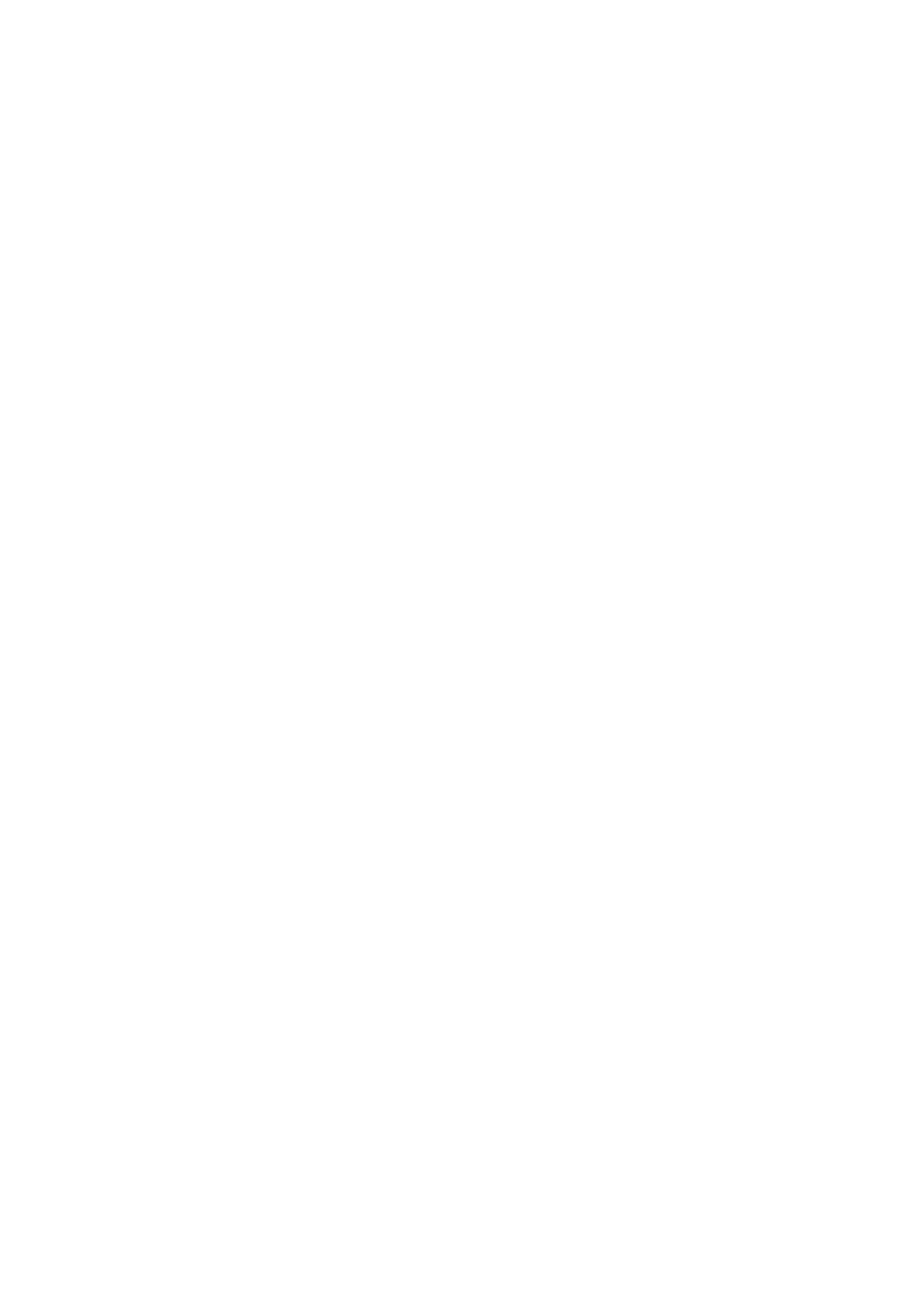### **THE BRUNEL RUN 2022**

### **BRUNEL RUN: 10th September 2022 - FULL WEEKEND: 9th-11th September 2022 Closing date for entries Wednesday 24th August 2022**

Please complete as appropriate and send this form **together with the signed disclaimer (overleaf) and a cheque payable to Bristol Area MG Owners Club to:** 

**Pauline Leverett, 8 Franklins Way, Claverham, Somerset, BS49 4ND** (Telephone 01934 833648) Alternatively, you can pay direct to the bank:

#### **BANK DETAILS:**

| SORT CODE: 52-10-48 |                                   | ACCOUNT NUMBER: 21772584 |                           |
|---------------------|-----------------------------------|--------------------------|---------------------------|
|                     | NAME: Bristol Area MG Owners Club |                          | REFERENCE: SURNAME/BRUNEL |

**then email a photograph or scan of your entry form and disclaimer to secretary.bamgoc@gmail.com**. Extra forms can be obtained via our web site at www.bamgoc.co.uk

All entries will be acknowledged **by email** together with a map and further information, all other documentation will be provided on arrival.

| NAME(S)                                                                                                                                                                                                                                                                                                                           |  |  |    |          |  |  |
|-----------------------------------------------------------------------------------------------------------------------------------------------------------------------------------------------------------------------------------------------------------------------------------------------------------------------------------|--|--|----|----------|--|--|
| <b>ADDRESS</b>                                                                                                                                                                                                                                                                                                                    |  |  |    |          |  |  |
| <b>TELEPHONE NUMBER</b>                                                                                                                                                                                                                                                                                                           |  |  |    |          |  |  |
| <b>MOBILE NUMBER</b>                                                                                                                                                                                                                                                                                                              |  |  |    |          |  |  |
| E-MAIL ADDRESS:                                                                                                                                                                                                                                                                                                                   |  |  |    |          |  |  |
| (if you don't have email please include a stamped addressed envelope)                                                                                                                                                                                                                                                             |  |  |    |          |  |  |
| CAR REGISTRATION AND MODEL                                                                                                                                                                                                                                                                                                        |  |  |    |          |  |  |
| Please complete as appropriate                                                                                                                                                                                                                                                                                                    |  |  | No | Total    |  |  |
| Saturday Run only PER CAR, includes Brunel Run plaque and light refreshments on<br>your return.                                                                                                                                                                                                                                   |  |  |    |          |  |  |
| INDOOR ACCOMMODATION - Adult weekend indoor package PER PERSON,<br>includes two nights indoor accommodation, cooked breakfast on Saturday and<br>Sunday, The Brunel Run, Saturday evening meal and entertainment.<br>(INDOOR ACCOMMODATION IS ONLY AVAILABLE IF BOOKING THE FULL WEEKEND PACKAGE)                                 |  |  |    |          |  |  |
| CAMPING - Adult weekend camping package PER PERSON, includes two nights<br>camping, cooked breakfast on Saturday and Sunday, The Brunel Run, Saturday<br>evening meal and entertainment.                                                                                                                                          |  |  |    |          |  |  |
| 9-16 year olds weekend package as above (sharing tent or room with adults).<br>£40<br>Under 9s free.                                                                                                                                                                                                                              |  |  |    |          |  |  |
| Saturday evening meal and entertainment only<br>PLEASE ADVISE ANY DIETARY REQUIREMENTS WHEN BOOKING<br>£19.50<br>ப<br>ப                                                                                                                                                                                                           |  |  |    |          |  |  |
| Tick here for: Meat?<br>Vegetarian?<br>Saturday Breakfast only - all one price                                                                                                                                                                                                                                                    |  |  |    |          |  |  |
| Sunday Breakfast only - all one price                                                                                                                                                                                                                                                                                             |  |  |    |          |  |  |
| £9.50<br>Total of cheque enclosed                                                                                                                                                                                                                                                                                                 |  |  | £  |          |  |  |
| Would you like to take advantage of the Fish and Chip arrangements on Friday night?<br>ARRIVAL AT BARTON BY 6PM REQUIRED (if arriving later then please ring 07944 558587 or<br>07976 260295 to let us know if you wish us to purchase and keep hot for your arrival)<br>PLEASE PAY FOR FISH AND CHIPS ON ARRIVAL AT BARTON CAMP. |  |  |    | YES / NO |  |  |
| ARE YOU A MEMBER OF BAMGOC?                                                                                                                                                                                                                                                                                                       |  |  |    | YES / NO |  |  |